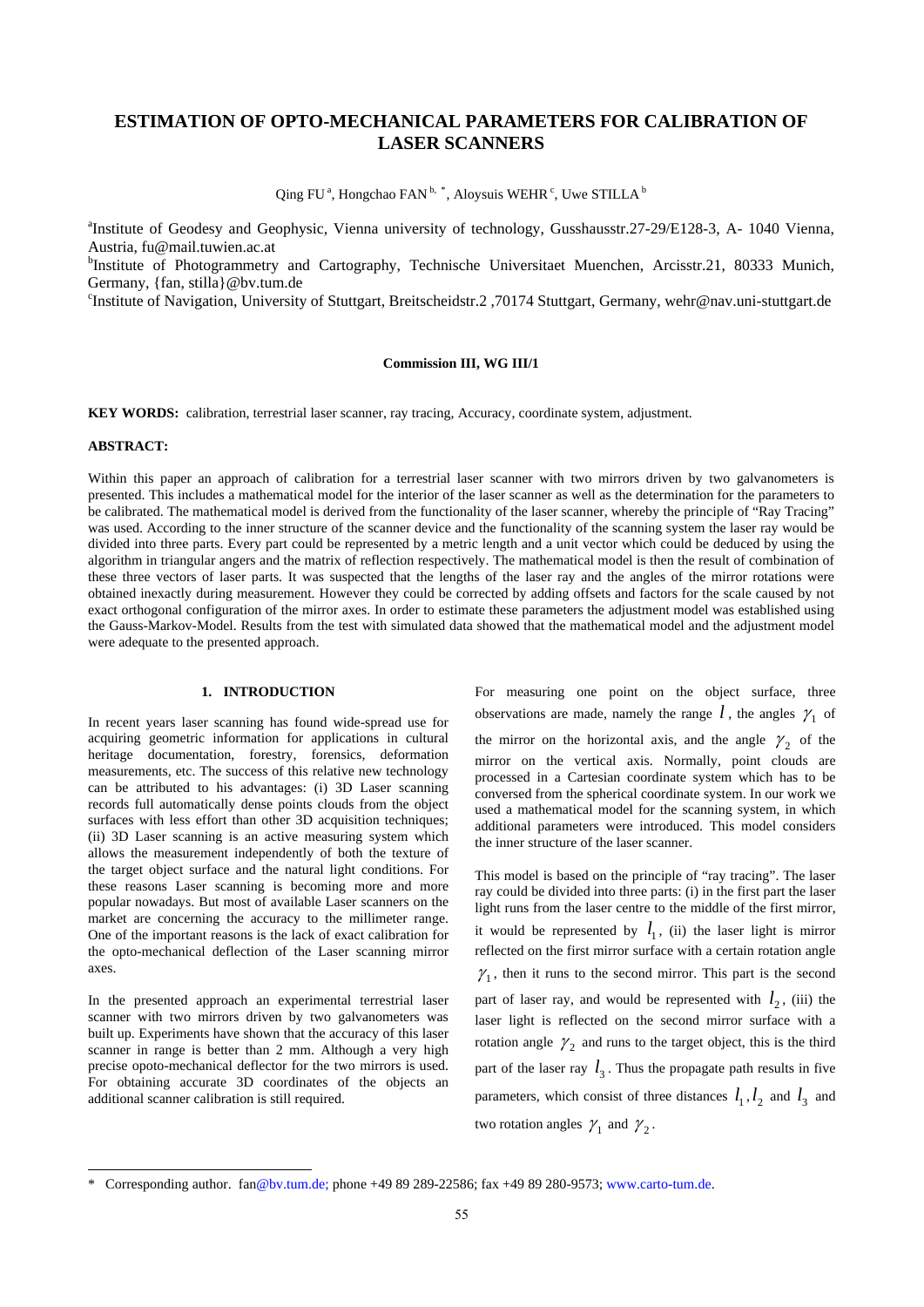In the presented approach we assumed that the length of the first part of the laser light  $l_1$  is known and constant and both of the angles between the optical axis and the laser path from the laser centre are zero. It was suspected, that the distances  $l_2$  and  $l_3$  were not exactly measured and the angles of the mirrors rotation  $\gamma_1$  and  $\gamma_2$  were incorrect, too. These four parameters should be corrected by the calibration, i.e.: 4 offsets  $(d l_2, d l_3, d \gamma_1, d \gamma_2)$  to these four parameters  $(l_2, l_3, \gamma_1, \gamma_2)$  should be found out by the calibration. Additionally to these offsets we introduced the parameters  $m_{l_2}$ ,  $m_{l_3}$ ,  $m_{\gamma_1}$  and  $m_{\gamma_2}$  for the scale because of effects given by different Field of Views (FOV).

In order to estimate the eight parameters  $dl_1, dl_3, d\gamma_1, d\gamma_2, m_{l_2}, m_{l_3}, m_{\gamma_1}, m_{\gamma_2}$ ) the equations in the mathematical model were linear zed. Then the adjustment model was established using the Gauss-Markov-Model. In the next step we simulated sets of measured data according to the functionality of the laser scanner. The data sets differ in FOV (16 degree and 19 degree). The simulated data were exploited to estimate the eight parameters and to validate the adjustment model. The results showed that the process of the adjustment is adequate to the presented approach.

The remainder of this paper is structured as follows: in the second section it will be described how the laser scanner works. According to this functionality the mathematical model is developed in the section three. In the fourth section the parameters to be calibrated will be introduced and the fifth section presents the test with simulated data. Finally, the conclusions are presented in the section six.

### **2. FUNCTIONALITY OF LASER SCANNER**

The terrestrial laser scanner used in this work was built up at the Institute of Navigation, University of Stuttgart, Germany. The figure below shows the inner structure of this device.



Figure 1. laser scanner with two galvanometers

Figure 1 shows the device without cage. And it can be abstracted as that shown in the figure 2. The main constituents of the laser scanner are two rotation mirrors and laser centre, in which the laser beam could be emitted and received. The two mirrors are attached to rotor shafts of electric motors which have rotor capable of performing a limited rotation. The scanner device has also a position sensor of electrostatic capacitance type arranged around the rotor shaft of the motor, and output from this sensor is fed back to the instruction signal given to the motor, thereby to position the mirror. And the positions of the mirrors are given in angles. In the range measurement the CWlaser principle is applied which obtains the range by means of measuring the phase difference between the transmitted and the received signal backscattered from the object surface.



Figure 2. abstracted model of laser scanner. The red line represents the laser ray. The coordinate system (in blue) is the default coordinate system in the local scanning system.

The abstracted model shows the path of the laser ray clearly. At first laser light is emitted from the laser center. Then it runs to the first mirror. There it is reflected with a certain rotation angle of the mirror. Shortly after that it is reflected by the second mirror with another rotation angle. Finally, it runs to the target and then back to the laser center in the same way.

The technical data of this laser scanner can be cited in a table. Table 1. Technical data of the laser scanner in the presented work.

| Laser output power:                    | $0.5$ mW                                                       |  |  |
|----------------------------------------|----------------------------------------------------------------|--|--|
| Laser wavelength:                      | 670 nm                                                         |  |  |
| Instantaneous Field of<br>View (IFOV): | $0.1^{\circ}$ (aperture by sending: 1 mm)                      |  |  |
| Field of View (FOV),<br>variable:      | Max. $30^\circ$ x $30^\circ$                                   |  |  |
| Aperture by receiving                  | 24 mm                                                          |  |  |
| Sampling:                              | 2-dim. Line scanning                                           |  |  |
| Number of pixels per                   | 200 x 200 or 400 x 400 (default                                |  |  |
| image:                                 | setting)                                                       |  |  |
| Ambiguity interval:                    | $>10 \text{ m}$                                                |  |  |
| <b>Resolution Range:</b>               | 0.1 mm (for diffuse reflectivity 60%)<br>and 1 m range)        |  |  |
| Tone of measurement                    | 10 MHz and 314 MHz                                             |  |  |
| Measurement rate                       | 2 KHz (working with one ton)<br>600 Hz (working with two tone) |  |  |
| Scanning rate                          | 40 sec/scan                                                    |  |  |

As shown in the first and second figures the terrestrial laser scanner requires distraction mechanisms in two different directions for surveying a certain region of an object of investigation, whereas the two mirrors were driven by two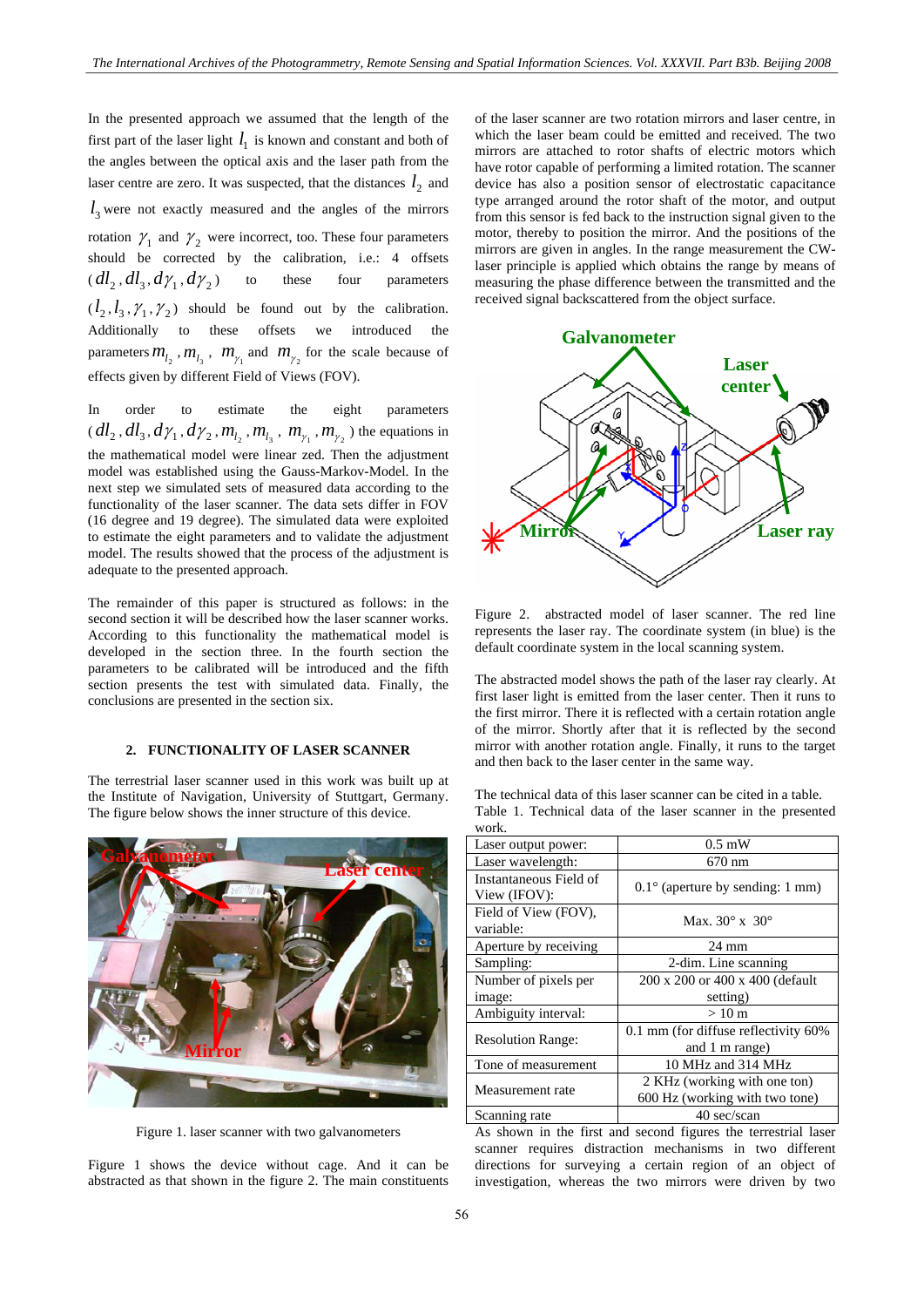galvanometers. A laser scanner of this type is also called a XY-Scanner. (Figure 3.)



The figure 3 denotes the basic principle of the XY-Scanner. The two galvanometers should be installed orthogonally. The laser beam is initially reflected by the mirror driven by Y-Galvanometer. Afterwards, it is reflected by the mirror driven by X-Galvanometer.

For measuring one point on the object surface, three observations are made, namely the range  $l$ , the angles  $\gamma_1$  of the mirror on the horizontal axis, and the angle  $\gamma_2$  of the mirror on the vertical axis. Normally, point clouds are processed in a Cartesian coordinate system which has to be conversed from the spherical coordinate system. In the presented work we established a mathematical model for the scanning system, in which additional parameters were introduced. This model considers the inner structure of the laser scanner which was described as the functionality of laser scanners in this section.

#### **3. MATHEMATICAL MODEL**

The mathematical model presented in this paper is established according to the principle of "ray tracing". This including the involved coordinate systems and vectors of laser ray will be described in this section.

#### **3.1 Coordinate systems and vectors**

The mathematical model is based on the principle of "ray tracing". The laser ray could be divided into three parts: (i) the first part  $l_1$  represents the laser light running from the laser centre to the middle of the first mirror; (ii) the second part  $l_2$ represents the laser light between the two mirrors (it is reflected on the first mirror surface with a certain rotation angle  $\gamma_1$ , then it runs to the second mirror); (iii) the third part  $l_3$  represents the laser light between the second mirror and the target (it is reflected on the second mirror surface with a rotation angle  $\gamma_2$ and runs to the target object). Thus the propagate path results in

five parameters, which consist of three distances  $l_1$ ,  $l_2$  and  $l_3$ and two rotation angles  $\gamma_1$  and  $\gamma_2$ .

In the presented approach we regarded these three parts of laser path as vectors. In order to describe these vectors detailed and obviously, it is necessary to introduce three coordinate systems, in which the three vectors lay respectively. (See. Table 2.)

Table 2. Coordinate systems in mathematical model

| Coordinate<br>system                                    | Origin                                           | X-axis                                                        | Y-axis                                                      | Z-axis                                        |
|---------------------------------------------------------|--------------------------------------------------|---------------------------------------------------------------|-------------------------------------------------------------|-----------------------------------------------|
| Origin<br>coordinate<br>system<br>$(N-$<br>system)      | Laser<br>centre<br>point<br>0                    | Parallel to<br>the driving<br>axis of the<br>second<br>mirror | Parallel to<br>the driving<br>axis of the<br>fist mirror    | Perpendicular<br>to his XY-<br>plan           |
| 1. mirror<br>coordinate<br>system<br>$(S1 -$<br>system) | Centre<br>of the<br>first<br>mirror<br>$\Omega'$ | Perpendicul<br>ar to his Y-<br>axis on the<br>mirror plan     | the driving<br>axis of the<br>fist mirror                   | Perpendicular<br>to the first<br>mirror plan  |
| 2. mirror<br>coordinate<br>system<br>$(S2 -$<br>system) | Centre<br>of the<br>second<br>mirror             | the driving<br>axis of the<br>second<br>mirror                | Perpendicu<br>lar to his<br>X-axis on<br>the mirror<br>plan | Perpendicular<br>to the second<br>mirror plan |

Note: all of the three coordinate systems are right hand system.

The coordinate systems including the vectors of the three parts of the laser path could be illustrated in the graphic below. (Figure. 4)



Figure 4. coordinate systems and vectors of the laser path

In the figure  $4 \nA'$  is the incidence of the laser light on the first mirror and A<sup>''</sup> represents the incidence of the laser light on the second mirror.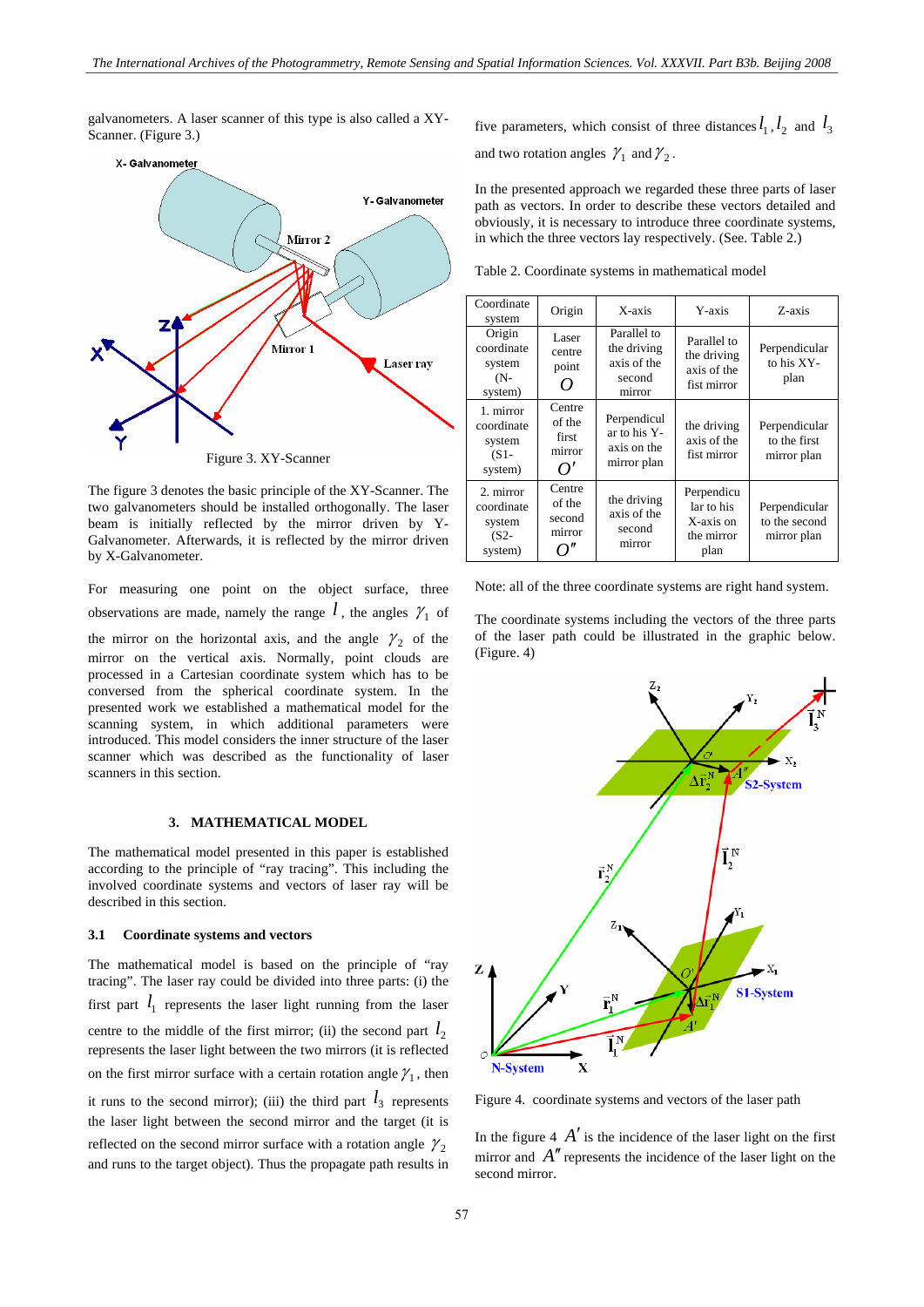In different coordinate systems the vectors should be represented differently, as you can see in the table below.

| vector                                    |                                                   |                                                                          |  |
|-------------------------------------------|---------------------------------------------------|--------------------------------------------------------------------------|--|
| In $N-$                                   | In mirror coordinate                              | explaining                                                               |  |
| system                                    | system                                            |                                                                          |  |
| $\vec{r}_1^N$                             | $\vec{r}_1^{\,S1}$<br>(in S1-system)              | Vector to the centre of the first<br>mirror (from $O$ to $O'$ )          |  |
| $\vec{r}_2^N$                             | $\vec{r}_{1}^{\text{S2}}$<br>(in S2-system)       | Vector to the centre of the second<br>mirror (from $O_{\text{to}} O''$ ) |  |
| $\vec{l}_1^N$                             | $\vec{l}_1^{S1}$<br>$(in S1-system)$              | The first part of laser vector<br>(from $O$ to $A'$ )                    |  |
| $\vec{l}_{2}^{N}$                         | $\vec{I}_{2}^{\text{S1}}$ (in S1-system)          | The second part of laser vector<br>(from $A'$ to $A'$ )                  |  |
|                                           | $\mathbf{\vec{l}_2}^{\mathbf{S}2}$ (in S2-system) |                                                                          |  |
| $\vec{l}^N_3$                             | $\vec{l}_3^{S2}$<br>(in S2-system)                | The third part of laser vector<br>(from $A''$ to object)                 |  |
| $\Delta \vec{\textbf{r}}_1^{\, \text{N}}$ | $\Delta \vec{r}_1^{\,S1}$<br>(in S1-system)       | Vector from $O'$ to $A'$                                                 |  |
|                                           | $\Delta \vec{r}_{1}^{\, S2}$<br>(in S2-system)    | Vector from $O''$ to $A''$                                               |  |

Table 3. Explaining for vectors

#### **3.2 Rotation matrices**

For the mathematical model two types of rotation matrices were needed. They would be defined and described in the following.

### **3.2.1** Matrix for reflection

According to the law of the reflection the laser ray is reflected at the mirror plan. Because the incident laser vector and the reflected laser vector have opposite directions in norm direction of the mirror plan, the matrix for reflection is then:

$$
\mathbf{S} = \begin{pmatrix} 1 & 0 & 0 \\ 0 & 1 & 0 \\ 0 & 0 & -1 \end{pmatrix}
$$
 (1)

#### **3.2.2** Rotation matrices for mirror coordinate systems

 $\mathbf{S}$ 

Using the rotation matrices the vectors can be transformed from the N-system to the mirror system (S1- or S2-system). In photogrammetry (Kraus 2004) the rotation and orientation of the mirrors could be described by dint of affine transformations.

$$
\mathbf{R}_{N}^{S} = \mathbf{R}_{x} \cdot \mathbf{R}_{y} \cdot \mathbf{R}_{z}
$$
 (2)

Where  $\mathbf{R}_{N}^{S1}$  is the rotation matrix for the first mirror (S1system) with the rotation angle  $\gamma_1$  of the mirror on the horizontal axis, and  $\mathbb{R}^{S_2}$  is the rotation matrix for the second mirror (S2-system) with the rotation angle  $\gamma_2$  of the mirror on the vertical axis.

#### **3.3 The known vectors**

Aiming to simply the situation to a certain extent we assumed in the presented approach that both of the angles between the optical axis and the laser path from the laser centre are zero. On the other hand we got some known parameters for the device from manufacture as following:

- The distance between the laser centre and the centre of the first mirror is 0.0625 m.
- The distance between two mirrors is 0.036 m.

Then we have:

$$
\vec{\mathbf{r}}_1^N = \begin{pmatrix} r_{1x}^N \\ r_{1y}^N \\ r_{1z}^N \end{pmatrix} = \begin{pmatrix} 0.0625 \\ 0 \\ 0 \end{pmatrix}
$$
 (3)

and

$$
\vec{\mathbf{r}}_2^N = \begin{pmatrix} r_{2x}^N \\ r_{2y}^N \\ r_{2z}^N \end{pmatrix} = \begin{pmatrix} 0.0625 \\ 0 \\ 0.036 \end{pmatrix}
$$
 (4)

and the unit vector for the first part of the laser vector

$$
\vec{\mathbf{u}}_{1_1}^N = \begin{pmatrix} u_{l_{1x}}^N \\ u_{l_{1y}}^N \\ u_{l_{1z}}^N \end{pmatrix} = \begin{pmatrix} 1 \\ 0 \\ 0 \end{pmatrix}
$$
 (5)

# **3.4 The laser vectors**

The first part of the laser vector was represented by convolution of the length of the first part of laser  $l_1$  and its unit vector  $\vec{u}_{l_1}^N$ .

$$
\vec{\mathbf{l}}_1^{\ \mathbf{N}} = l_1 \cdot \vec{\mathbf{u}}_{1_1}^{\ \mathbf{N}} \tag{6}
$$

Under the assumption in section 3.3 vector  $\vec{r}_1^N$  is then the equivalence of the vector  $\vec{l}_1^N$ .

## **3.4.1** The second part of the laser vector

Analog to the equation 6 the second part of the laser vector could be calculated with the equation below:

$$
\vec{\mathbf{l}}_2^{\ \mathbf{N}} = l_2 \cdot \vec{\mathbf{u}}_{1_2}^{\ \mathbf{N}} \tag{7}
$$

where  $l_2$  is the length of the second part of laser and  $\vec{\mathbf{u}}_{l_2}^N$  is its unit vector.

From the figure 4 we see that  $\vec{l}_{2}^{N}$  is the reflected vector of the incident vector  $\vec{l}_1^N$ , hence we can get  $\vec{u}_{l_2}^N$  by using the matrix for reflection (equation 1). This process could be implemented in three steps:

(i) transform  $\vec{u}_{l_1}^N$  from N-system to S1-system

$$
\vec{\mathbf{u}}_{l_1}^{S1} = \mathbf{R}_N^{S1} \cdot \vec{\mathbf{u}}_{l_1}^N
$$
 (8)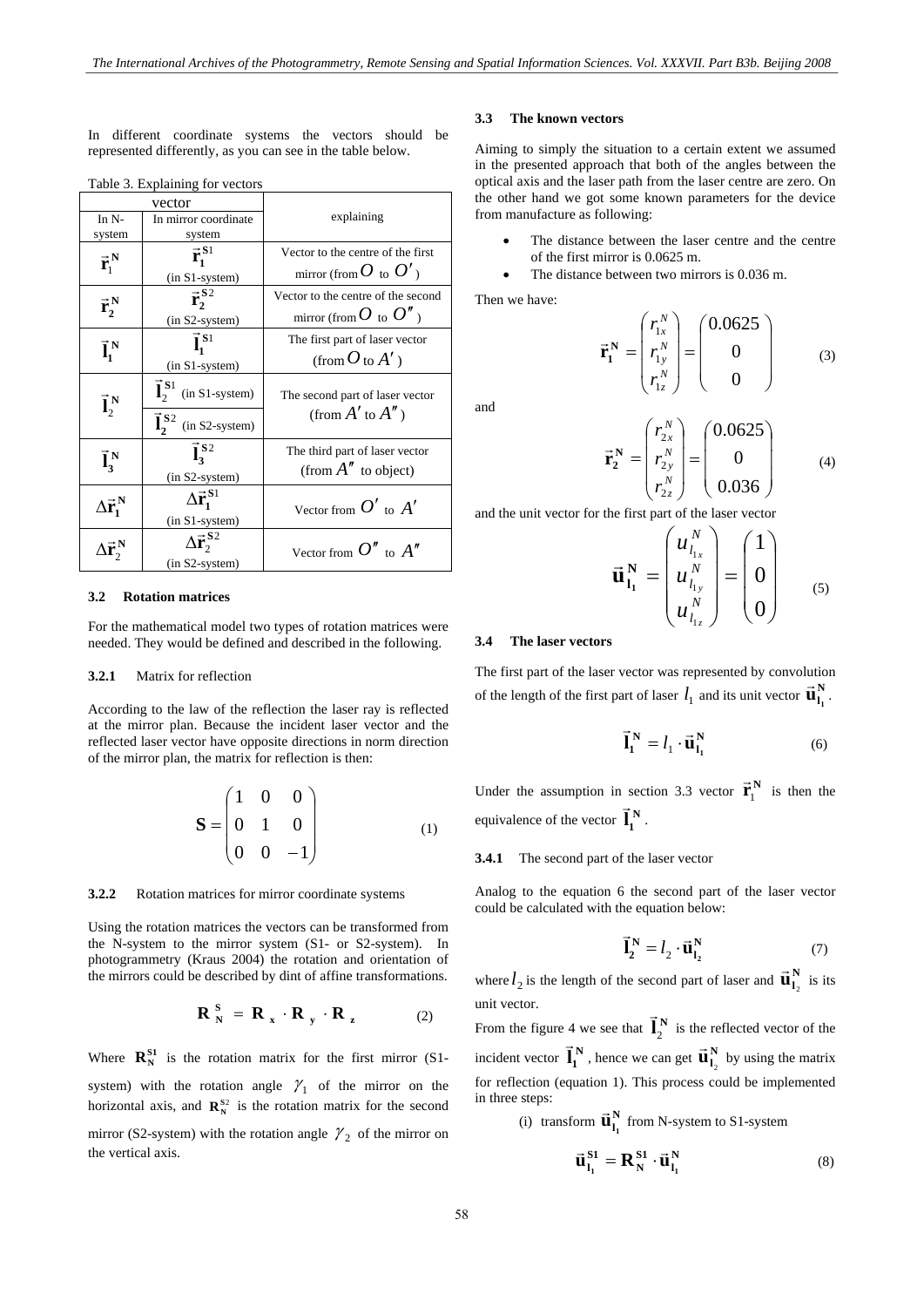$(ii)$  use the matrix of reflection in S1-system

$$
\vec{\mathbf{u}}_{l_2}^{SI} = \mathbf{S} \cdot \vec{\mathbf{u}}_{l_1}^{SI} \tag{9}
$$

(iii) transform  $\vec{u}_{1_2}^{S1}$  from S1-system to N-system

$$
\vec{\mathbf{u}}_{l_2}^N = (\mathbf{R}_N^{S1})^T \cdot \mathbf{S} \cdot \mathbf{R}_N^{S1} \cdot \vec{\mathbf{u}}_{l_1}^N \tag{10}
$$

The calculation of the length  $l_2$  was realized by disposing of triangle geometry:

(i) in the triangle  $\Delta O''A'A''$  we have the equation

$$
(\vec{r}_2^{S2} - \vec{l}_1^{S2}) + \Delta \vec{r}_2^{S2} = \vec{l}_2^{S2}
$$
 (11)

(ii) put equations 6 and 7 into 11 we can get

$$
\mathbf{R}_{N}^{S2} \cdot (\vec{\mathbf{r}}_{2}^{N} - l_{1} \cdot \vec{\mathbf{u}}_{1}^{N}) + \Delta \vec{\mathbf{r}}_{2}^{S2} = \mathbf{R}_{N}^{S2} \cdot l_{2} \cdot \vec{\mathbf{u}}_{1_{2}}^{N}
$$
 (12)

The equation 12 is equivalent to the equation below:

$$
l_2 = \left(\mathbf{R}_N^{S2}\right)^T \cdot \left(\mathbf{R}_N^{S2} \cdot (\vec{\mathbf{r}}_2^N - l_1 \cdot \vec{\mathbf{u}}_{1_1}^N) + \Delta \vec{\mathbf{r}}_2^{S2}\right) \cdot \left(\vec{\mathbf{u}}_{1_2}^N\right)^{-1}
$$
\n(13)

### **.4.2** The third part of the laser vector **3**

The third laser vector  $\vec{l}_3^N$  could be deduced in the same way as the second laser vector.

$$
\vec{\mathbf{l}}_3^{\mathbf{N}} = l_3 \cdot \vec{\mathbf{u}}_{1_3}^{\mathbf{N}} \tag{14}
$$

Since the third part of laser ray is the result of the mirror reflection of the second laser ray, the matrix of reflection would be used on the second mirror. Then the unit vector of the third part of laser could be derived:

$$
\vec{\mathbf{u}}_{l_3}^N = (\mathbf{R}_N^{S2})^T \cdot \mathbf{S} \cdot \mathbf{R}_N^{S2} \cdot \vec{\mathbf{u}}_{l_2}^N \tag{15}
$$

On the other hand, the length of the third part of laser was very simple to be calculated finally:

$$
l_3 = l - l_1 - l_2 \tag{16}
$$

where  $l$  is the total length of the laser from measurement.

Now the mathematical can be established by combining the three parts of laser vectors.

$$
\begin{pmatrix} X \\ Y \\ Z \end{pmatrix} = \vec{\mathbf{l}}_1^N + \vec{\mathbf{l}}_2^N + \vec{\mathbf{l}}_3^N
$$
  
=  $l_1 \cdot \vec{\mathbf{u}}_{1_1}^N + l_2 \cdot \vec{\mathbf{u}}_{1_2}^N + l_3 \cdot \vec{\mathbf{u}}_{1_3}^N$  (17)

# **4. PARAMETERS FOR CALIBRATION**

It was suspected, that the distances  $l_2$  and  $l_3$  were not exactly measured and the angles of the mirrors rotation  $\gamma_1$  and  $\gamma_2$ were incorrect, too. These four parameters should be corrected by the calibration, i.e.: four offsets  $dl_2, dl_3, d\gamma_1, d\gamma_2$  to these four parameters  $(l_2, l_3, \gamma_1, \gamma_2)$  should be found out by the calibration. Additionally to these offsets we introduced the parameters  $m_{l_2}$ ,  $m_{l_3}$ ,  $m_{\gamma_1}$  and  $m_{\gamma_2}$  for the scale because of effects given by different Field of Views (FOV).

In order to estimate the eight parameters  $dl_1, dl_3, d\gamma_1, d\gamma_2, m_{l_1}, m_{l_3}, m_{\gamma_1}, m_{\gamma_2}$ ) the equations (equ.17.) of the mathematical model were linearized. Then the adjustment model was established using the Gauss-Markov-Model.

# **5. TEST OF THE MATHEMATICAL MODEL AND THE ADJUSTMENT MODEL**

In this section the mathematical model and the adjustment model would be tested by using simulated measurement data. For this proposal a set of measurement data was simulated in Cartesian according the functionality of the laser scanner (section 2). They were then transferred in angles and distances by using:

$$
\begin{pmatrix}\nY_1 \\
Y_2 \\
I\n\end{pmatrix} = \begin{pmatrix}\n(\arctan\left(\frac{X}{\sqrt{Y^2 + Z^2}}\right)/2 \\
(\arctan\left(\frac{Z}{Y}\right)/2 \\
\sqrt{X^2 + Y^2 + Z^2}\n\end{pmatrix}
$$
\n(18)

In order to test the sensitivity of the mathematical model and the adjustment model we added known offsets and scale factors on the angles and the distances obtained by using equation 18. In figure 5 the two types of points are shown graphically, wherein the green points were the results of adding known offsets and scale factors on the simulated data (the red ones). All of the simulated points lay on a plan and the distance between neighbour points is three cm.

After the adjustment the same values as we had added were received for the parameter of the calibration, as shown in the figure 7, the green points (results after the adjustment) are almost identical with the red points (simulated data). This means that the mathematical model and the adjustment model are appropriate to the calibration and they are sensitive on the other hand.